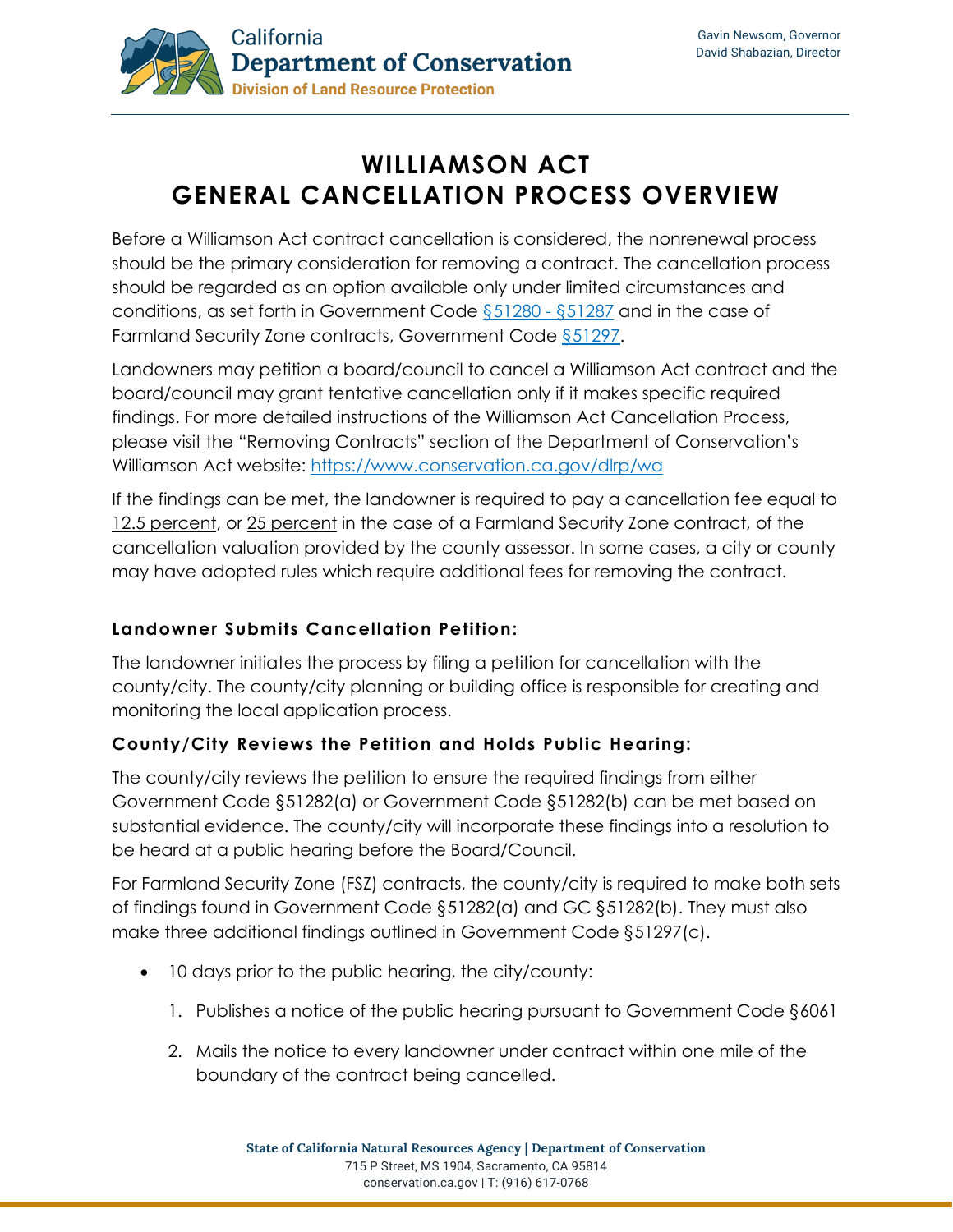- If the board/council grants tentative approval of the petition at the public hearing, the clerk of the board/council will record a certificate of tentative cancellation with the county recorder (Government Code §51283.4) and send a copy to the Department of Conservation. The certificate of tentative cancellation should include the following:
	- 1. Name of landowner requesting cancellation
	- 2. The fact that a certificate of cancellation of contract will be issued and recorded upon satisfaction of the conditions and contingencies specified.
	- 3. The fee must be recomputed if the cancellation fee is not paid within one year of the last assessor's valuation.
	- 4. A requirement that the landowner must obtain all necessary permits to commence the project.
- Within 30 days after the hearing, the county/city is required to publish a notice of its decision that includes:
	- 1. Date, time, and place of public hearing
	- 2. Explanation of the decision
	- 3. Findings made
	- 4. General description of the land under contract

#### **Landowner Completes Requirements:**

Once the tentative certificate of cancellation is approved and recorded, it is the landowner's responsibility to notify the board/council when all conditions and contingencies required by the certificate of tentative cancellation, including paying the cancellation fee, have been fulfilled. The city/county should provide instruction to the landowner for how this process is to be followed and whom they should contact.

If the landowner is unable to satisfy the conditions and contingencies of the Tentative Cancellation, a certificate of withdrawal of tentative cancellation may be filed with the county. The county is then required to send a copy of the certificate of withdrawal to the Department.

## **County/City issues Final Cancellation:**

After the landowner satisfies the conditions and contingencies required in the certificate of tentative cancellation, the city/county is required to record a Final Certificate of Cancellation within 30 days and send a copy to the Department.